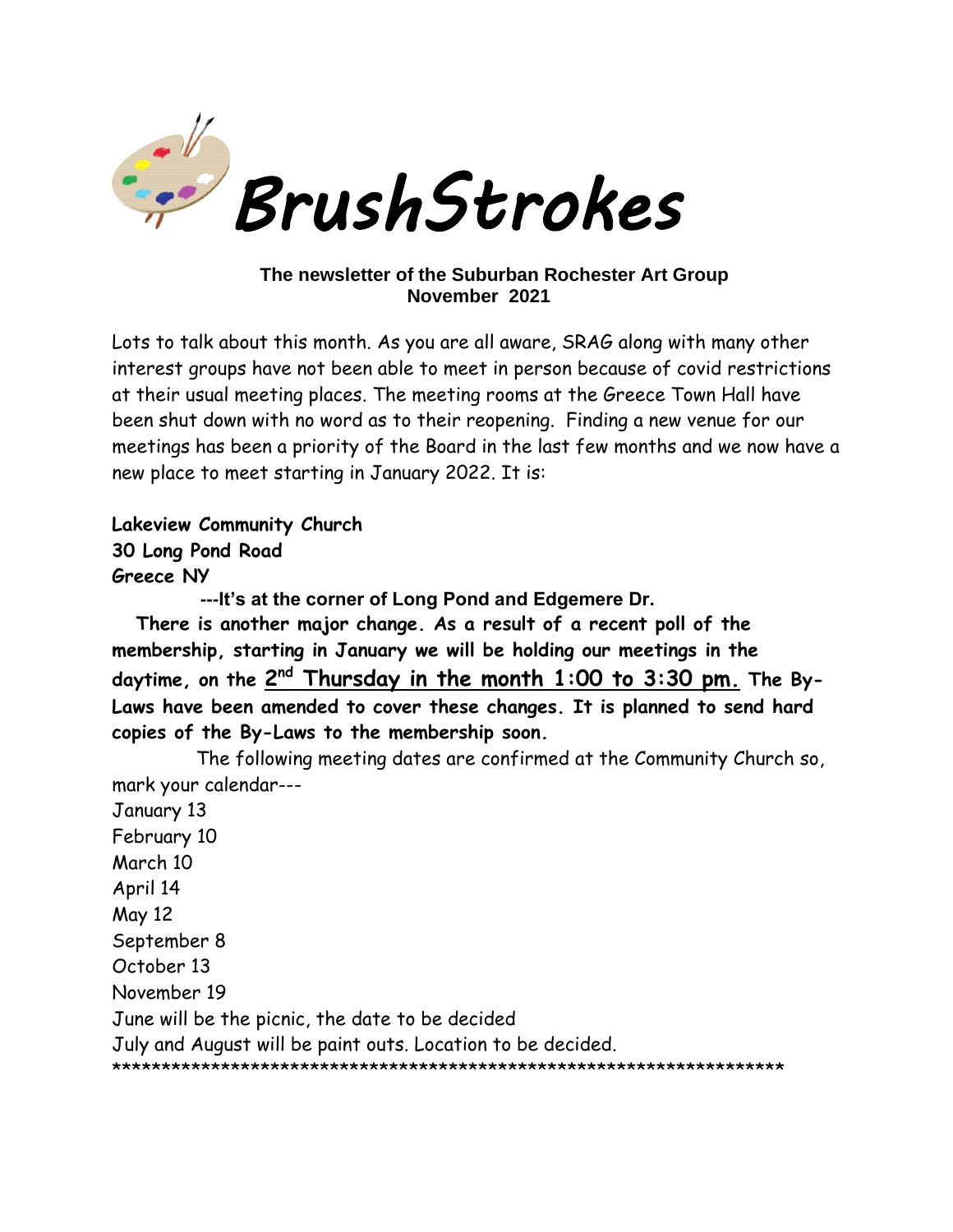## **1570 Gallery Show**

- \* There are 12 SRAG members who have signed up to do the show at the 1570 Gallery.
- \* Delivery of paintings will be Monday, December 13th.
- \* Show runs until January 23rd
- \* Each artist will be able to hang 3 pieces.

### \* I will need the following information from you, for each of your

#### pieces, before November 20th

**Title** 

#### **Medium**

#### **Price (including tax)**

\* I will also need to send in a few jpegs for the director to choose from, for the brochure. If you have a photo of one piece, you could email that to me with a title, and I send it on to her. Any photos have to be sent to me by **November 15th.** You do not have to send photos.

More info will come closer to the time, but at present they are not doing opening receptions. The building is open to the public though.

Any questions call (585) 200-1833 anne.b.mccune@gmail.com

# **Sunshine Club**

If you know of anyone in the group who is in need of comfort from bereavement, or in hospital or sick at home, contact Juanita and she will get a card to them from the group

#### 

#### **SHOP SMALL BUSINESSES**

Nov. 26, Nov 27 and every weekend in December.

At the HUNGERFORD BUILDING {At the corner of East Main and Goodman St} 4<sup>th</sup>. Floor.....Main Street Artists.

Fine art makes great Christmas presents that is enjoyed year round. It doesn't go out of style.

Diane Bellenger and Eleanor Milborrow look forward to seeing you there. Tell and bring your families, you won't be disappointed.

Reminder, Rochester Art Supply.... What you spend will be credited to SRAG's account, you just have to tell them when you check out.

If you have friends interested in joining SRAG contact Betsy Ogles.

We are accepting all forms of fine art, including fiber art, digital art, photography, and sculpture.